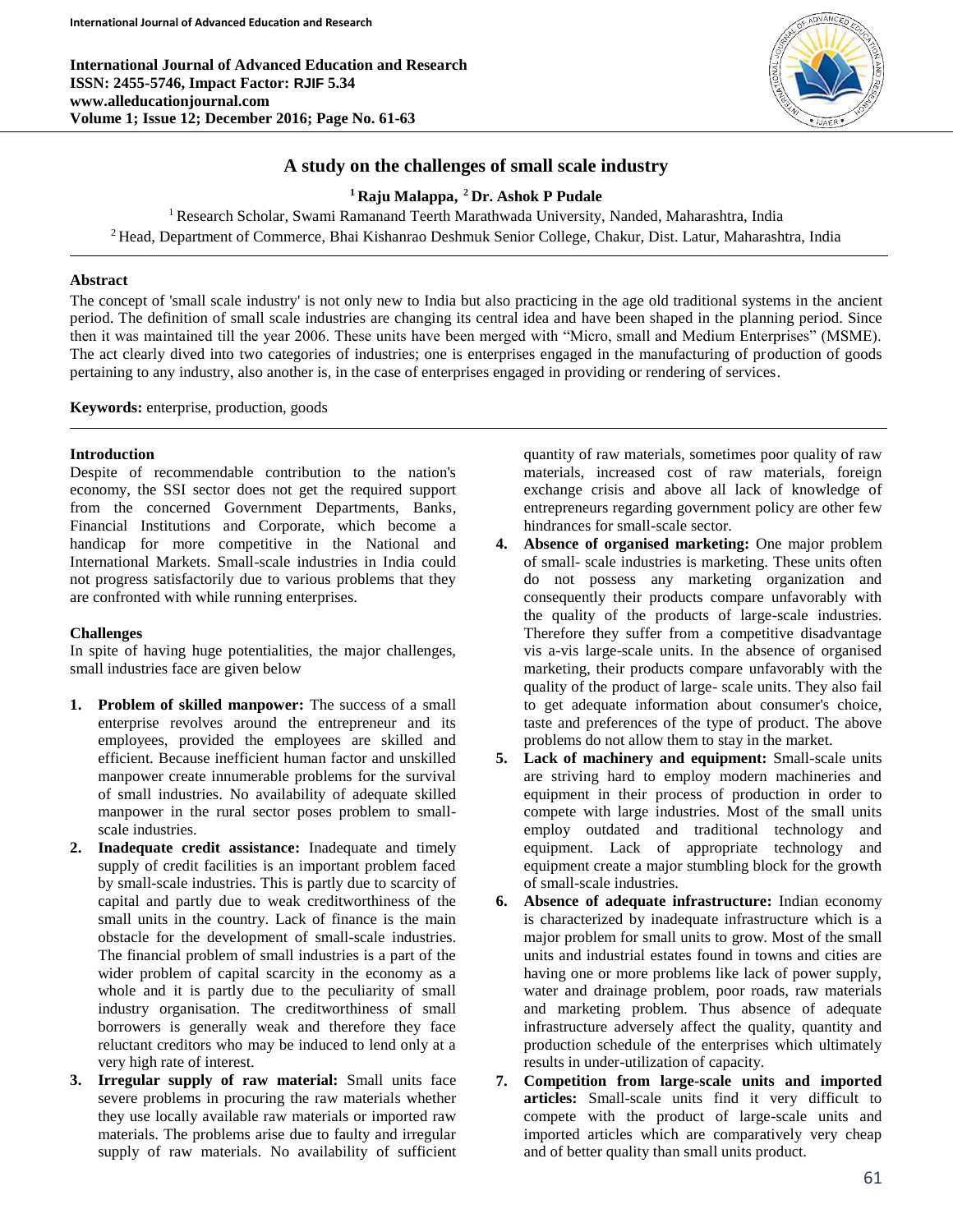**8. Other problems:** Besides the above problems, smallscale units have been of constrained by a number of other problems also. They include poor project planning, managerial inadequacies, old and orthodox designs, high degree of obsolescence, transportation problems, lack of power, and lack of adequate warehousing, lack of information. Due to all these problems the development of small-scale industries could not reach a prestigious stage

### **Analysis**

In day to day life, the management has to take several decisions in any business concern. The soundness of the financial decisions taken by management depends upon the accessibility of accurate, meaningful and timely financial information. The financial information of any firm comes from its accounting system.

These days, in small-scale industries, the owners or management have realized the importance of maintaining proper books of accounts. Proper accounting system does not necessarily mean complex one.

It can be quite simple, as long as, it provides the small business manager with the needed information. There is no need to spend scarce time and money compiling information that will never be used. As per the information collected, in Latur 92 percent of the industries are preparing accounts books. Maintenance of proper accounts is correlated with the size of the units.

**Table 1:** Maintenance of Proper Accounts in Small-Scale Industries in Latur

| <b>Name of Industry</b> | Yes |               | N <sub>0</sub> |               | <b>Total No.</b> |
|-------------------------|-----|---------------|----------------|---------------|------------------|
|                         | No. | $\frac{6}{6}$ | No.            | $\frac{6}{6}$ |                  |
| Garments                | 5   | 6.9           | 67             | 93.1          | 72               |
| Auto-parts              | 3   | 7.9           | 36             | 92.3          | 39               |
| Electronics             |     | 7.1           | 52             | 92.8          | 56               |
| <b>Metal Products</b>   | 2   | 3.0           | 65             | 97.0          | 67               |
| Rubber & Plastics       | 3   | 5.7           | 50             | 94.3          | 53               |
| Others                  | 7   | 8.6           | 74             | 91.4          | 81               |
| Total                   | 24  | 6.5           | 344            | 93.5          | 368              |

### **Use of Cost-Reduction Techniques in Small-Scale Industries**

In today's world of competition, it becomes necessary for every industry both in large scale and in small scale sector to control their cost of production. Particularly in postliberalization period, the survival of the small-scale industries depends mainly upon the cost reduction techniques to reduce the costs of their product.

The competition, in the present context, has transcended the regional and even national boundaries and has acquired an international proportional. In such a situation, the industries have to compete at international level in case of some products.

Day by day, the Government is going to relax the list of items which were earlier exclusively reserved for the small-scale sector. So, to survive in long turn, it becomes necessary to use new techniques of cost control. But again, in the small sector, finance is the main constraint.

Owing to the lack of education, the owners themselves, cannot use the techniques of the cost control without the help of experts. This is the main reason that most of them are not using cost reduction techniques. They are even not aware of the techniques available.

Table 7 depicts that only 10 percent industries are using some techniques to reduce their cost of production. In this category, the maximum percentage is 20 of auto-mobile industry which are using cost reduction techniques due to requirement of their industry.

As explained earlier, for example, in Maruti Udyog Ltd., which is a major customer of Auto-parts in Latur, rates for supply of parts are determined by the company and if the auto-parts have to get an order for supplying parts, they will have to quote minimum rates. After obtaining the order, the auto-part units in order to earn some profit, would have to produce the demanded product still at a lower cost. Due to this compulsion, 20 percent auto-part industries are employing cost reduction techniques in the category of other industry is 16.3 followed by electronics 8.3 percent, rubber and plastic 7.1 percent, garments 5.1 percent and least in metal products industry 3.8 percent are using cost reduction techniques.

**Table 2:** Use of Cost Reduction techniques in Small-Scale Industries in Latur

| <b>Name of Industry</b> | Yes |               | N <sub>0</sub> |               |           |
|-------------------------|-----|---------------|----------------|---------------|-----------|
|                         | No. | $\frac{6}{9}$ | No.            | $\frac{6}{6}$ | Total No. |
| Garments                |     | 5.0           | 76             | 95.0          | 80        |
| Auto-parts              | 10  | 25.0          | 30             | 75.0          | 40        |
| Electronics             | 5   | 8.3           | 55             | 91.7          | 60        |
| <b>Metal Products</b>   | 3   | 3.8           | 75             | 96.2          | 78        |
| Rubber & Plastics       |     | 7.1           | 52             | 92.9          | 56        |
| Others                  | 14  | 16.3          | 72             | 83.7          | 86        |
| Total                   | 40  | 10.0          | 360            | 90.0          | 400       |

#### **Funds flow and cash flow statements in small-scale industries**

Most end users of annual reports are interested in knowing whether the enterprise would be able to generate enough cash for purposes of meeting its financial commitments. This need arises because the income statement, as it is normally prepared, does not indicate the cash generated by a business unless several adjustments are made to transform the profit figures, prepared on an accrual basis to generate the figures relating to the movement of funds.

Although, the balance sheet and income statement are essential to decision makers within and outside the firm, together they do not provide complete information in respect of significant changes which may have occurred in all of the company's asset, liability and owner's equity items during the accounting period such as purchase and sale of fixed assets, issue of share capital, raising and redemption of long term loans etc. affecting the liquid resources.

Hence, for a better understanding of financing and investing transactions, those occur during the accounting period, more information is needed. In small-scale industries, the owner might prepare his own rough estimate of these investments and financing activities by comparing the balance sheet.

It is clear from Table 8 that only 29.5 percent industries are preparing cash flows and finds flow statements both or one of them. In small – scale sector, the maximum percentage (70%) is in auto- parts industry followed by others industry 34.9 percent, garments industry 33.7 percent, electronics 18.3